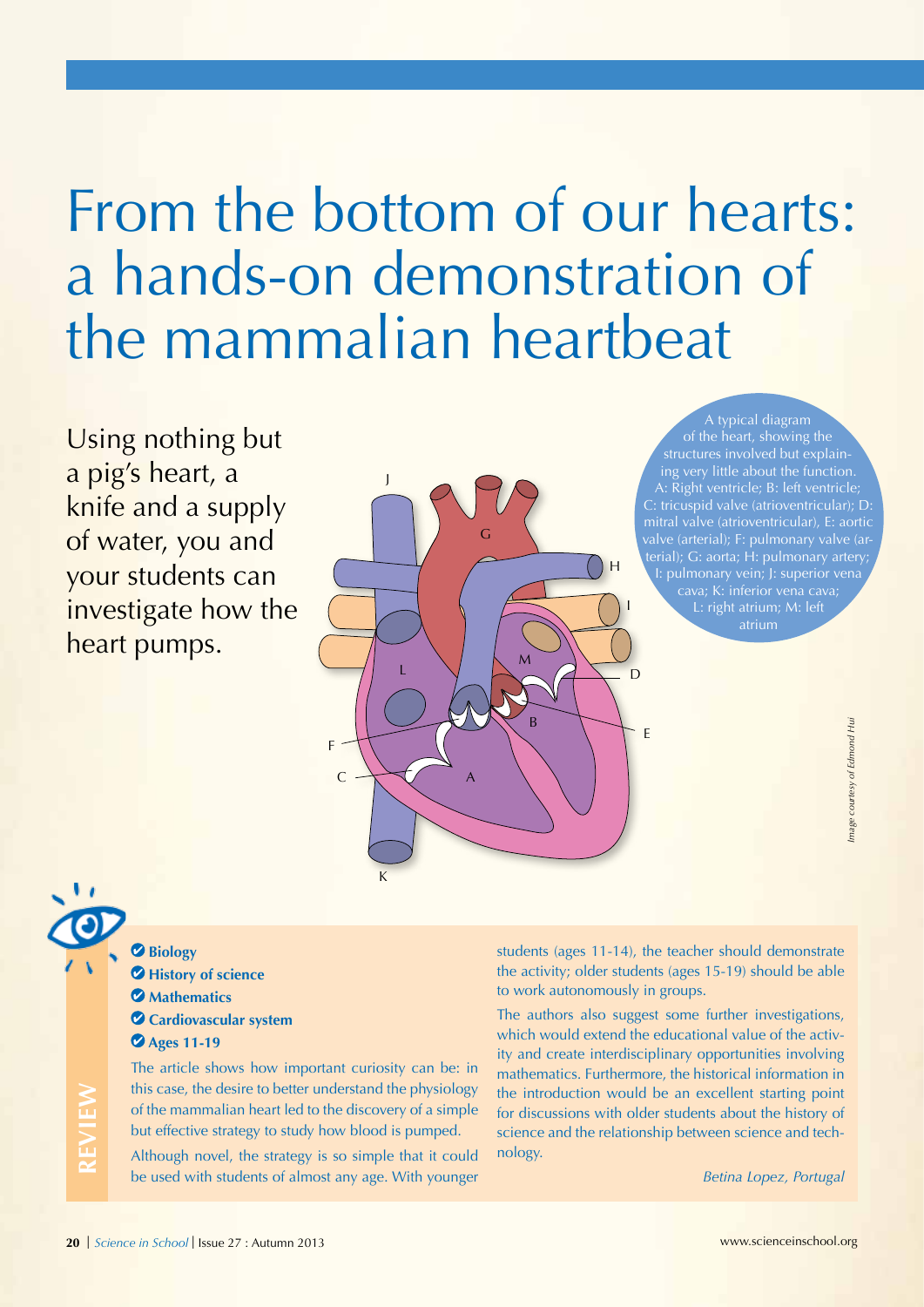# Teaching activities

*Royal Collection Trust / © Her Majesty Queen Elizabeth II 2013*



#### **By Edmond Hui and Archie Taplin**

**Leonardo da Vinci was one of the**<br>first people to look carefully at<br>the beart and describe what it did the heart and describe what it did. His drawings of the heart and its valves are masterpieces of scientific art (figure 1), and he made remarkable observations about the way that blood flows through the vessels and chambers and activates the arterial valves.

Nevertheless, da Vinci never fully understood how the heart pumps, because he was unaware of the circulation of blood in the body. He could see the arteries and veins, but not the capillaries that connected them. He was also hampered by the prevailing view at the time: that the heart moved blood to transport heat from the liver to the muscles, and that the function of the lungs was to cool the blood.

So to da Vinci, the heart appeared to pump blood into vessels that branched into ever-smaller vessels – essentially dead ends. And where did the blood flowing into the heart come from? Without knowing this, he could not reconcile the large volumes that the heart could clearly pump with the fact that there was apparently nowhere for the pumped blood to go.

Today, the circulation of blood is well understood, but only a small proportion of people have actually witnessed the pumping action of the mammalian heart. Hearts are cryptic organs, hidden inside living animals; exposing the heart usually causes the animal to die. Even in open-heart surgery, the valves and the flow of blood are obscured by the opaque heart tissues. Modern medical imaging systems can produce spectacular displays

**Figure 1:** The heart and coronary vessels by Leonardo da Vinci. Da Vinci's drawings and notes record both his remarkable powers of observation and his inability to reconcile what he saw with the traditional understanding of the heart at the time. Blood circulation was not discovered for another hundred years.

of the heart in action, but these images are difficult for laypeople to interpret and impossible to create in schools. The biomechanical functioning of the heart is thus so obscure that in popular culture the organ is primarily thought of as a metaphor for emotion.

School biology lessons document the dual circuit of the vascular system and name the parts of the heart, but do not really explain *how* the blood is propelled, or *why* the heart is arranged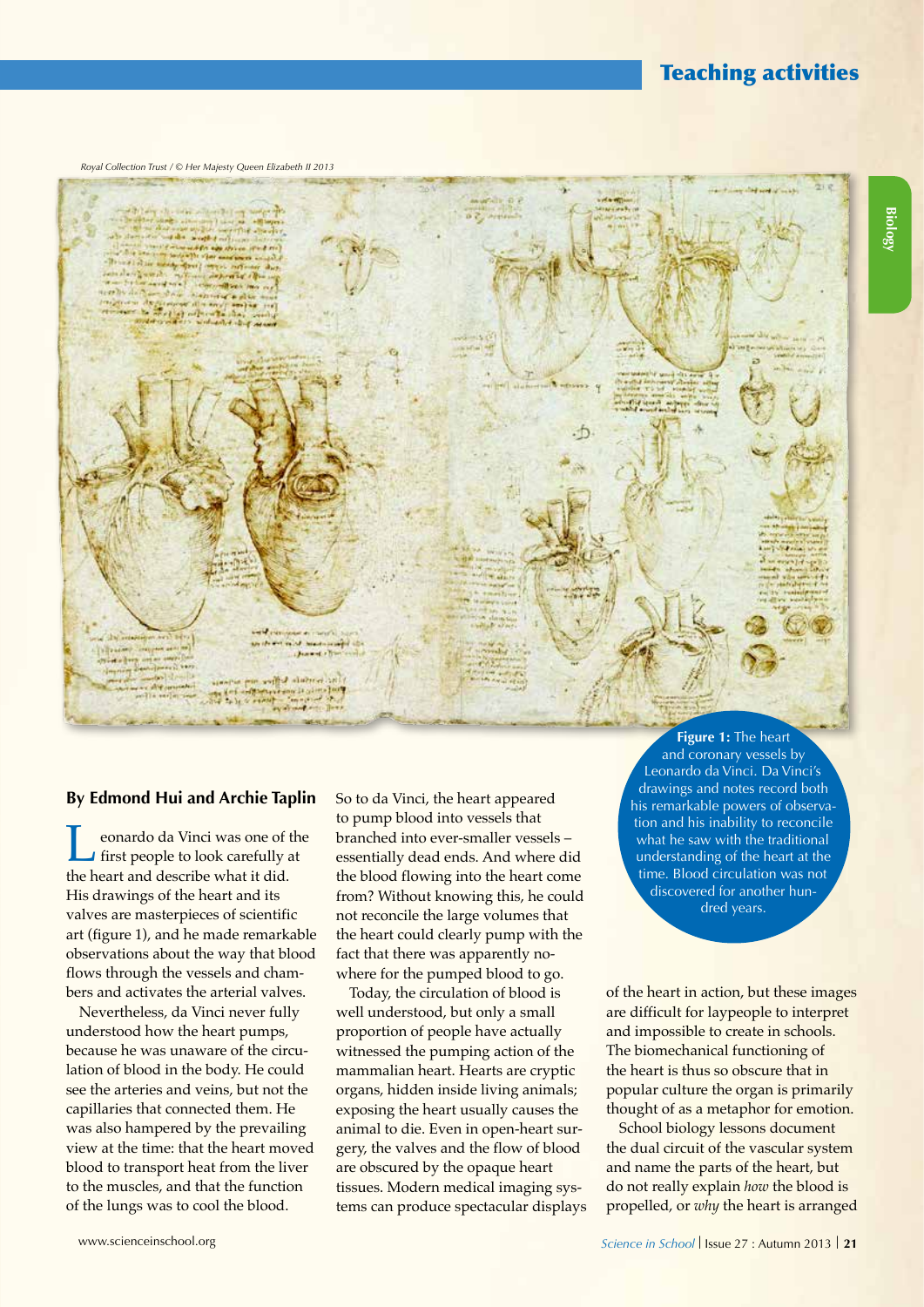

as it is. Try searching the Internet for demonstrations of the heart and you will find thousands of diagrams and other teaching resources. However, we found none that actually showed the pumping action of a real mammalian heart.

### **Investigating the mammalian heart for ourselves**

We wanted to discover for ourselves how the mammalian heart actually pumps. We started with the idea that we should be able to make the heart pump by squeezing it manually, much like a simple plastic hand pump.

We obtained an undamaged pig's heart and tried manually compressing it under water. We also tried pumping it while attempting to run water into the atria from the tap; this was difficult as the atria were flaccid and had multiple openings. Neither approach seemed to work – no water was expelled from either the pulmonary artery or aorta.

After this failure, we re-examined both the heart and our initial understanding of its function, and began to dissect it. First, we completely removed both atria, which resemble floppy bags with holes in them. The remainder, literally the bottom of the heart, consists of a pair of open ventricles with the aorta and pulmonary artery rising between them. The system is visually and mechanically very simple – clearly just a pair of pumps. At first sight, there were no signs of

the atrioventricular valves: they were hanging down like curtains, close to the walls of the ventricles.

To identify which ventricle was connected to which artery, we ran water into one of the ventricles from the tap. To our surprise, the atrioventricular valve immediately closed inwards towards the stream of water (figure 4 on page 21). As da Vinci had described for the arterial valves, it was not pressure, contraction or compression that activated the atrioventricular valves, but the actual movement of the liquid.



We found that by manually compressing the heart while water was flowing into the ventricles, we could close the atrioventricular valve completely and produce a dramatic spurt of water from the artery.

We realised that in our earlier attempt, the atria had been blocking the flow of water into the ventricles. Now, however, we had an unobstructed flow and were able to manually reproduce the pumping action of the heart. We could see not only how the contraction (or manual compression) of the ventricles moves the liquid, but also the precise action of the valves – something very seldom seen by anyone but a heart surgeon.

Initially, we had imagined that the atrioventricular valves had robust, hinged or elastic flaps (cusps) that responded to pressure differences. How wrong we were! Instead, the cusps are membranous and flaccid, like parachutes attached to the ventricular walls – billowing out when the flow of liquid inflates them, and prevented from turning inside out by 'heartstrings' (chordae tendineae) that work like parachute cords.

When the blood moves from the ventricle into the artery, another valve (the arterial valve) stops the highpressure blood from leaking back into the ventricle. By trimming the aorta and pulmonary artery closer to the ventricles, we were able to observe these valves opening and closing as well.

On a personal level, we have been amazed. To sort through the internal organs of a pig, remove the heart and then discover all this intricate detail for ourselves has been a scientific adventure. We were also struck by the realisation that we had not properly understood the available resources, and that what had seemed to be a complex and obscure subject was in fact fully accessible to school-age students.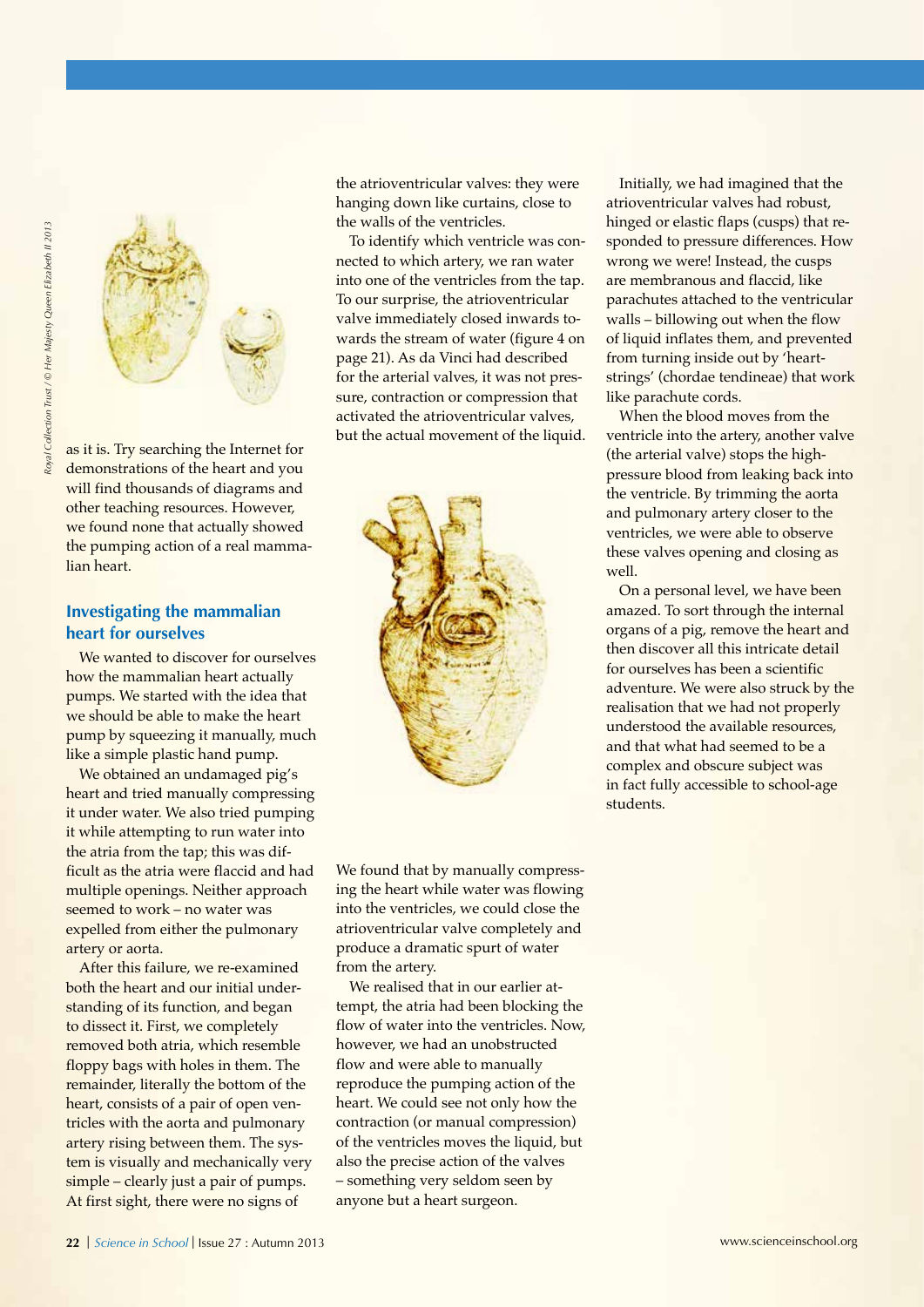# Teaching activities

## **Demonstrating a beating heart in the classroom**

We believe that this demonstration of the heart pumping mechanism is novel, yet it is easy to repeat in any school laboratory. After the activity, the students should have understood the functional anatomy of the heart, directly observed the motion and function of the four heart valves, and grasped the importance of flow to the motion of the valves.

The pumping mechanism alone can be demonstrated in just a few minutes. However, a full demonstration – with student participation and a discussion of the heart's connections to surrounding organs and the circulatory system – can productively occupy two hours.

The activity is suitable for any age of secondary-school students (11+).

#### **Materials**

For each group, you will need: • A pig or sheep heart

- The heart fully attached to the liver and lungs is known in the UK as a 'full pluck', and can be requested from a good butcher or local abattoir. Alternatively, you can use prepacked hearts from the supermarket. In this case, make sure you buy some spares, as they have normally been trimmed by cutting across the atria. The aorta and pulmonary artery may also have been cut very short but if the ventricles are undamaged, the demonstration will work.
- A sharp knife or scalpel
- Running water.

## Procedure

**Preparing a full pluck**

1. Remove the pericardium and separate the heart from the lungs by cutting the pulmonary artery and vein as far from the heart as possible (figure 2). The vena cavae and aorta will already have been cut when the organs were removed from the body cavity.

2. Identify the light coloured and elastic-walled aorta and pulmonary artery; the dark vena cavae and the pulmonary vein; and the atria. Remove the atria, trimming their walls close to the tops of the ventricles (figure 3). Be careful not to damage the aorta and pulmonary artery, which rise from the centre of the heart. The heart is now ready for use.

**Figure 2:**  Finding the arteries. The pulmonary artery and aorta can be manually isolated from surrounding tissues, ready to be cut.

*<sup>I</sup>mag<sup>e</sup> <sup>c</sup>ourte<sup>s</sup><sup>y</sup> <sup>o</sup><sup>f</sup> <sup>E</sup><sup>d</sup>*

*Image courtesy of Ed*

*Hui*

*Hui*

## **Performing the demonstration**

Identify the left and right ventricles; the demonstration works better on the thinner-walled right ventricle. Turn on the tap so that a smooth, continuous stream of water is flowing. Hold the heart so that the stream enters the centre of the opening of the right ventricle. The tricuspid valve should close inwards to touch the incoming stream of water (figure 4).

> *<sup>I</sup>m<sup>a</sup>g<sup>e</sup> <sup>c</sup>ourte<sup>s</sup><sup>y</sup> <sup>o</sup><sup>f</sup> <sup>E</sup><sup>d</sup> <sup>H</sup><sup>u</sup><sup>i</sup>* **Figure 4:**  As the stream of water enters the right ventricle, the tricuspid valve closes inwards.

> > of water is flowing into the centre of the right has closed inwards against the incoming stream. The left hand is supporting the aorta.

> > > *Image*

*courtesy of Ed Hui*

#### **Figure 3:**

The atria have been removed and the atrial walls trimmed down to the tops of the ventricles. The two holes are the openings into the ventricles. The heart is held in the correct orientation for the demonstration, with the forefinger of the right hand ready to compress the right ventricle.

# **Preparing a supermarket heart** a continuous definition of water.

1. Trim any vestiges of the atria down to the ventricular wall.

B) Once the

water flow has stopped, the closed tricuspid valve is visible. Note that the mitral valve in the left ventricle remains open run into the right ventricle. The actual demonstration should be under a continuous stream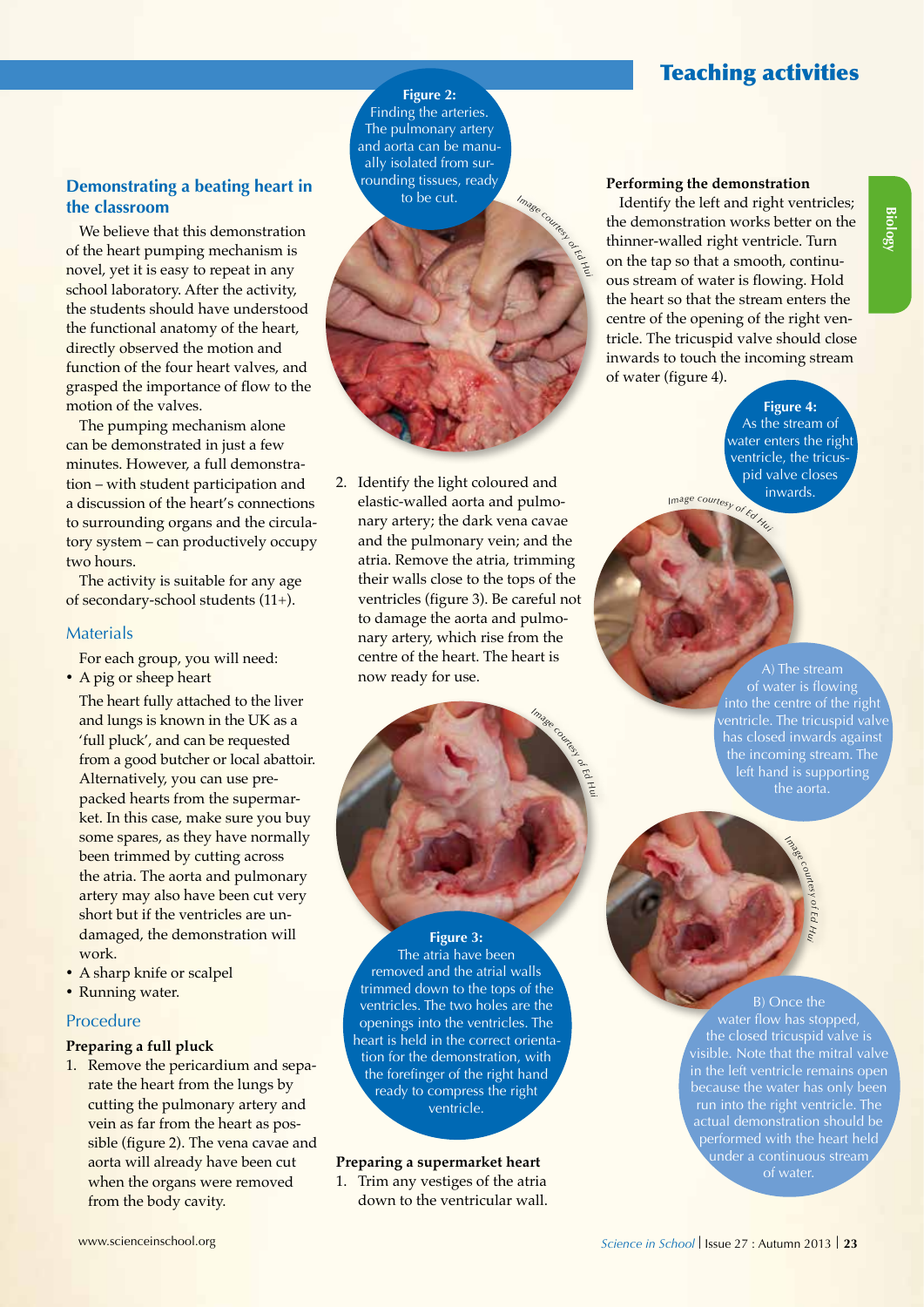If you now compress the heart, the valve will close completely and water should be expelled from the pulmonary artery (figure 5). Squeeze rhythmically to mimic the action of a beating heart<sup>w1</sup>. If you trim the aorta and pulmonary artery close enough to the heart, you should be able to see the arterial valves (figure 6).

#### **Figure 5:** When

 $I$ *mag*<sup>*e*</sup> the right ventricle is compressed with the right hand, a stream of water is expelled from the pulmonary artery. This stream can be seen flying over the knuckles of the right hand towards the camera.



*Imag<sup>e</sup> <sup>c</sup>ourte<sup>s</sup><sup>y</sup> <sup>o</sup><sup>f</sup> <sup>E</sup><sup>d</sup> <sup>H</sup>u<sup>i</sup>*

## **Figure 6:**

By trimming the aorta and pulmonary artery close enough to the heart, you should be able to see the arterial valves.

#### **Further investigations**

- 1. Attach surgical tubing to the outflow vessels, then measure the water pressures achieved when you compress the heart.
- 2. Challenge your students to prove that the heart is a pair of independently functioning pumps by dissecting away an entire ventricle. Using a second heart, repeat the exercise using the other ventricle. These isolated ventricles should function when manually compressed.
- 3. In live animals, the two ventricles contract simultaneously, propelling blood first through one ventricle and eventually through the other. Despite their markedly different morphology, therefore, over time, the two ventricles must average precisely the same volume of blood per beat. How is this equilibrium achieved? Given their observation that the thinner-walled right ventricle is easier to compress manually than the left ventricle, the students should consider the implications for cardiopulmonary resuscitation, which is essentially this demonstration performed with the heart *in situ*.
- 4. This demonstration is only possible once the atria have been removed. Ask your students to research the function of the atria.

**Figure 7:** "I can do gory!" Archie Taplin holds a pig's heart, having just removed the pericardium. The liver can be seen at the top of the picture, the lungs are on the left, and the trachea extends to the tongue on the far left.